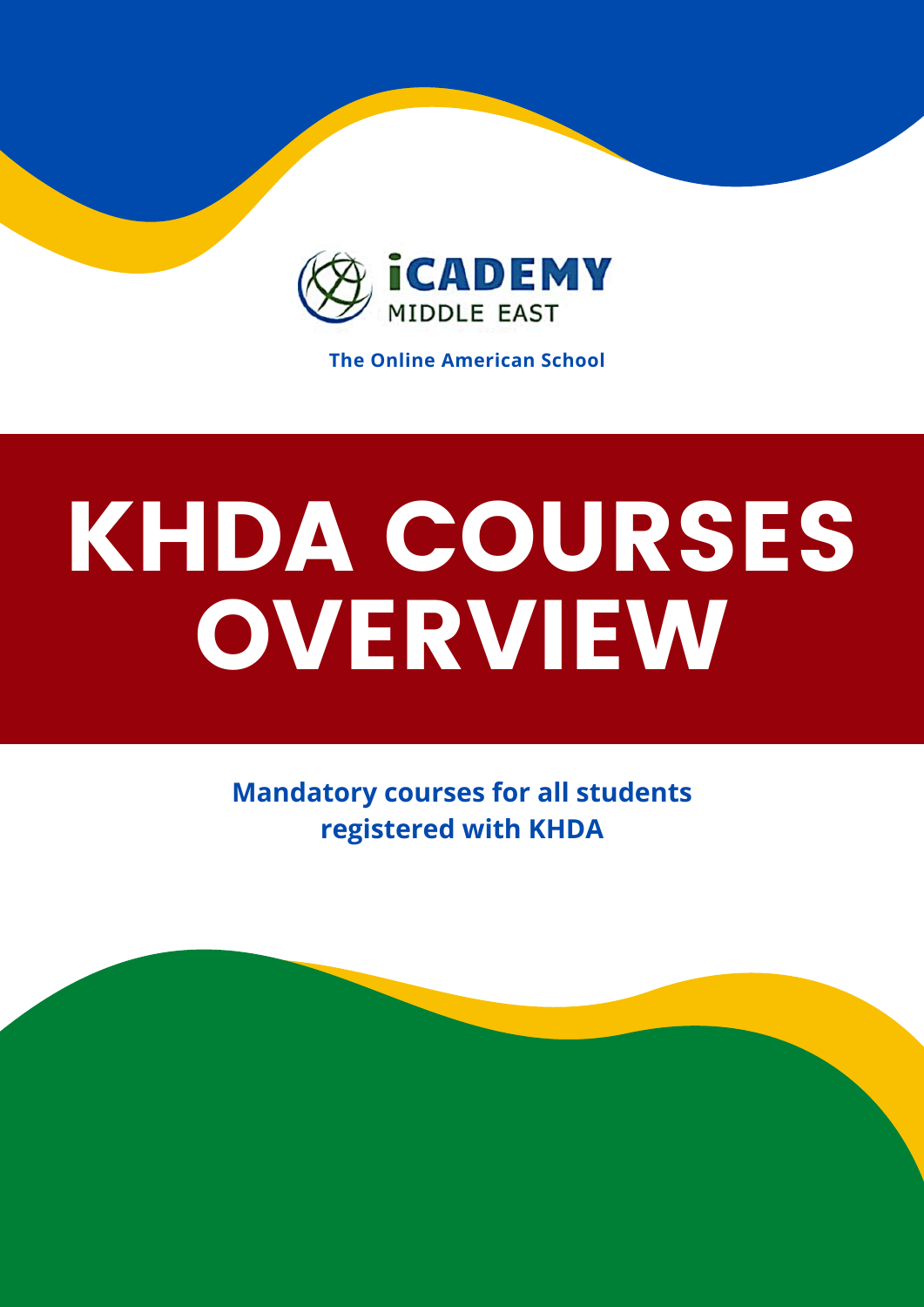### **OVERVIEW KHDA** COURSES

**ARABIC LANGUAGE (Native Arabic Speakers)**

2

### **ARABIC LANGUAGE (Non-Native Arabic**

**Speakers)**



**ISLAMIC STUDIES (Native Arabic Speakers)**

4

**ISLAMIC STUDIES**

**(Non-Native Arabic Speakers)**

## 5

**MORAL, SOCIAL, AND CULTURE STUDIES (All students)**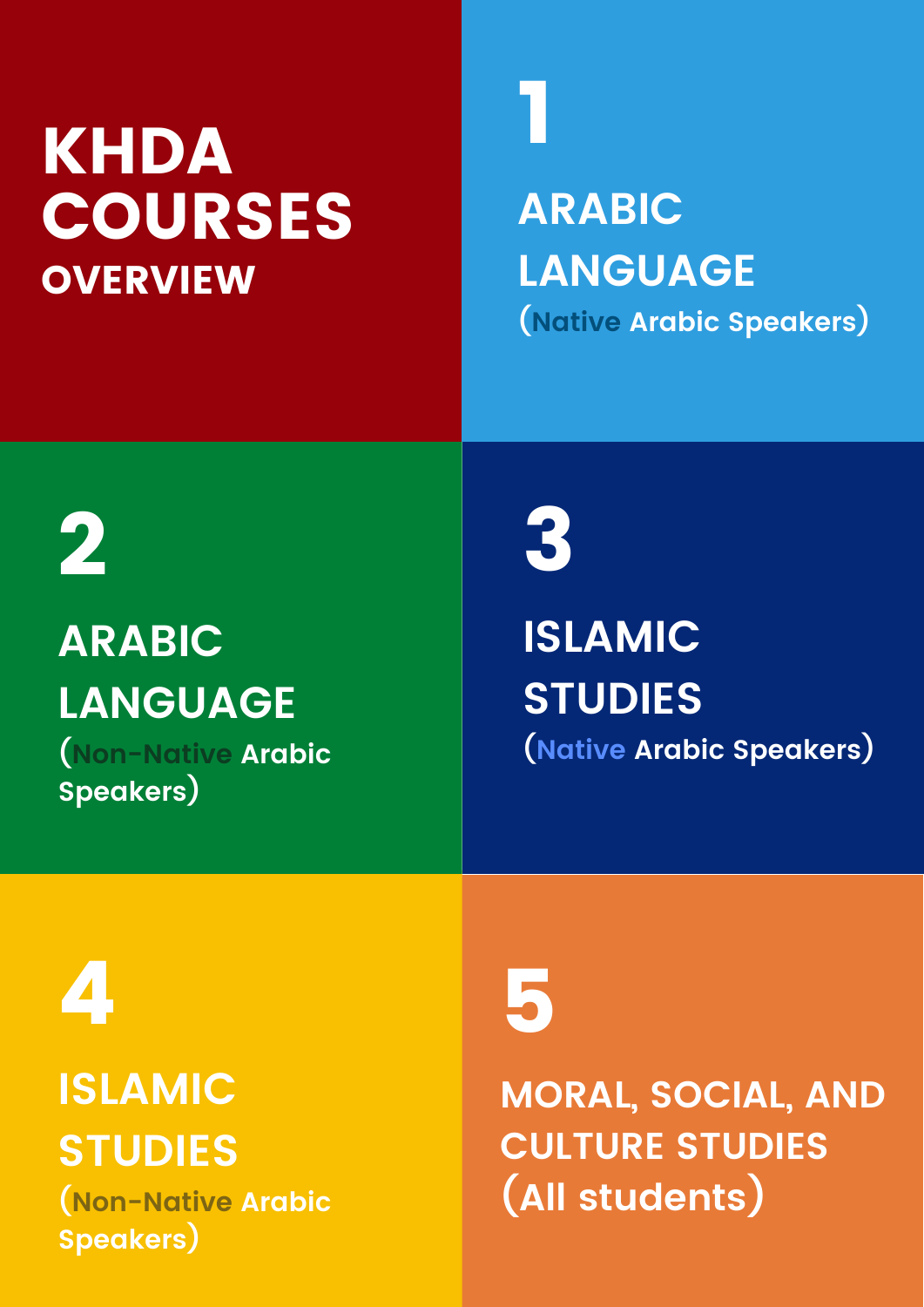



#### **iCademy Middle East is a KHDA-licensed school**

#### **What is the KHDA?**

Knowledge and Human Development Authority (KHDA) is responsible for the growth and quality of private education in Dubai, UAE. All KHDA-registered students must be enrolled in two courses:

- **Arabic Language course (for both Native or Non-Native Arabic Speakers from Grade 1-12)**
- **Moral, Social and culture Education Course (for all students from Grade 1-12)**
- If the student is a **Muslim**, then a **third Islamic Education course** (in Arabic or English) is mandatory for Grades 1-12.

#### **What does the school year look like?**

The KHDA academic calendar runs from September to June. Students who start school after September will have to work on a "catch-up plan" with their teacher.

#### **How are the students graded?**

- Classwork makes up 60% of the students' final grade.
- Assessments (mid-year & final tests) make up the remaining 40%.

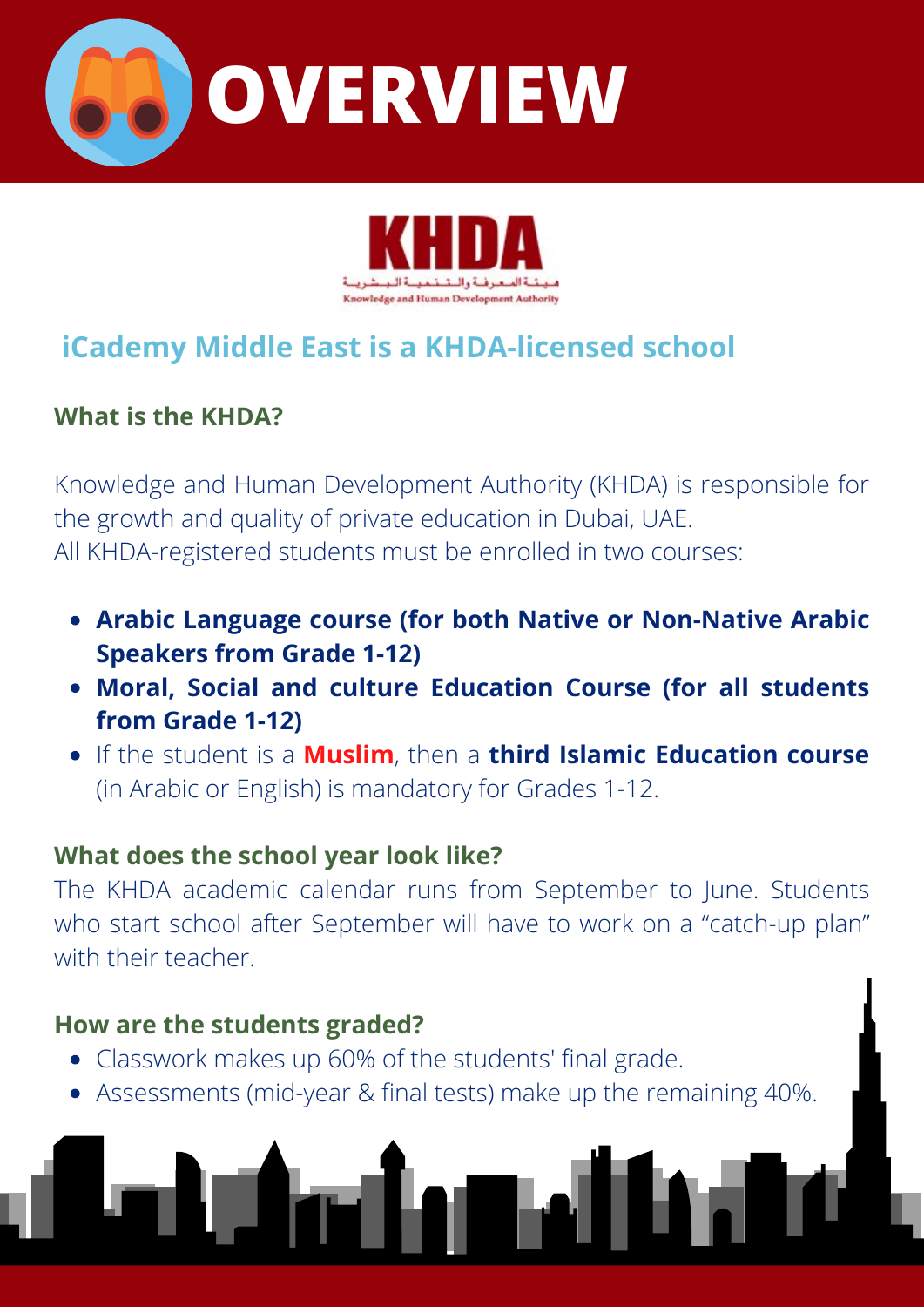# **ARABIC LANGUAGE**<br>(Native Arabic Speakers)

#### **The Native Arabic Course is mandatory for all Arabic passport holder students from grades 1-12**

The Native Arabic course focuses on developing the four language skills: reading, writing, speaking and listening.

The materials provided to students, including the Arabic textbook and workbooks, are sourced from the UAE Ministry of Education. The teacher provides electronic books. Hard copies can be ordered online from the Ministry of Education bookstore.

Students attend **two live lessons** and **one live help** session per week, where they meet the teacher online, listen, watch, interact, ask questions, and work with their classmates on engaging activities.

Students participate in a weekly **reading program** that helps strengthen their fluency and accuracy in reading.

One of our main additions this year to the Native Arabic course is the transition of the curriculum to fully interactive lessons on the Abjadiyat and Alef Education platforms which are aligned with the MOE curricula. Students are guided on a personalized learning journey so they progress at their own pace, anytime and anywhere.



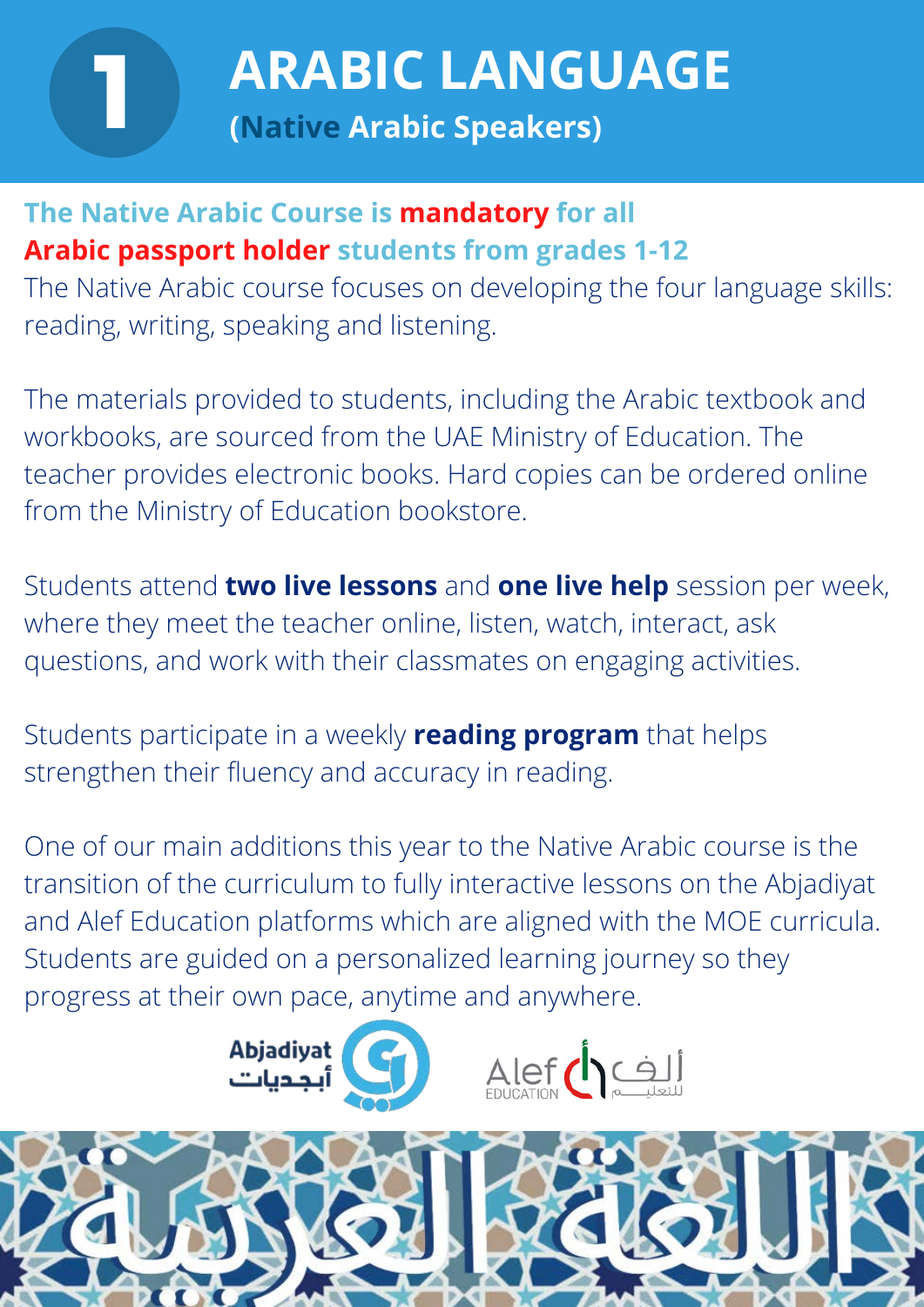**ARABIC LANGUAGE**<br>(Non-Native Arabic Speakers)

#### **The Non-Native Arabic course is mandatory for all non-Arabs students from grade 1-9, and is optional from grades 10-12**

The Arabic language program for non-native Arabic speakers aims to build the students' communication skills from beginner to advanced levels. The courses develop reading, writing, listening skills, as well as oral communication. The students explore a variety of contemporary topics that relate to the modern world.

Our courses incorporate the use of a variety of resources and online materials, offering students the opportunity to practice the application of vocabulary and grammar in real-life situations. The courses prepare students to converse fluently and with confidence in Arabic.

Students attend **two live lessons** per week in lower school and **one live lesson** per week for MS and HS. In addition to **one live help** session per week for all grades. All the live lessons are recorded and the course material, homework assignments, and additional lesson resources are added to the Arabic course modules on Canvas.

In our non-native Arabic course, we use a digital interactive platform called Bareq. Bareq's standards and learning outcomes comply with the KHDA standards and outcomes for non-native Arabic speakers.

**BaReC**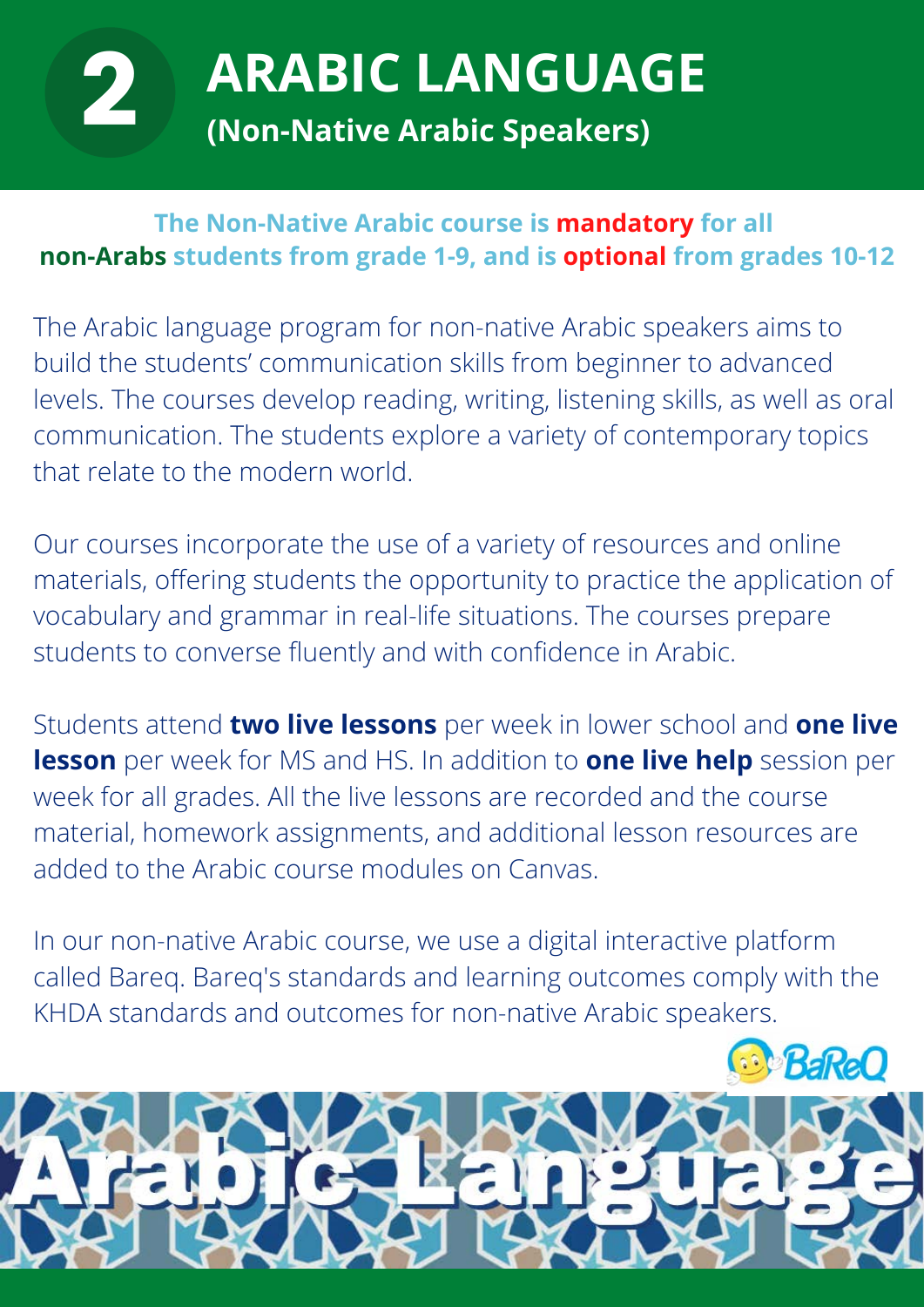**ISLAMIC STUDIES**<br>(Native Arabic Speakers)

#### **The Native Islamic Studies course is mandatory for all Arab Muslim students from grades 1-12.**

The Islamic Studies course for Arab Muslims is an integrated curriculum. It includes six elements named the *Themes and Standards of the Islamic Education Curriculum.*

Students have **a weekly Live Session**, in addition to **a weekly Tilawa Session** and **Office Hours / Live Help** for one on one support. They are assigned Surahs from the Quran to study and memorize. They are also assessed on their ability to recite these Surahs by delivering a recorded video on **Canvas**. We use various educational applications (such as *Nearpod, Kami, and Flipgrid*) to provide students with easy-toaccess information, accelerated learning, and fun opportunities to practice what they learn. Students connect concepts taught in class, and they can apply their learning to their everyday lives.

Students are given access to the curriculum in two formats: the digital textbook provided by MOE and the interactive lessons on *Alef Education*. Students should obtain at least 60% to pass this course.



One of our main additions this year to the Native Islamic Studies course is the transition of the curriculum to fully interactive lessons on the **Alef Education platform** which are aligned with the MOE curricula. Students are guided on a personalized learning journey so they progress at their own pace, anytime and anywhere.



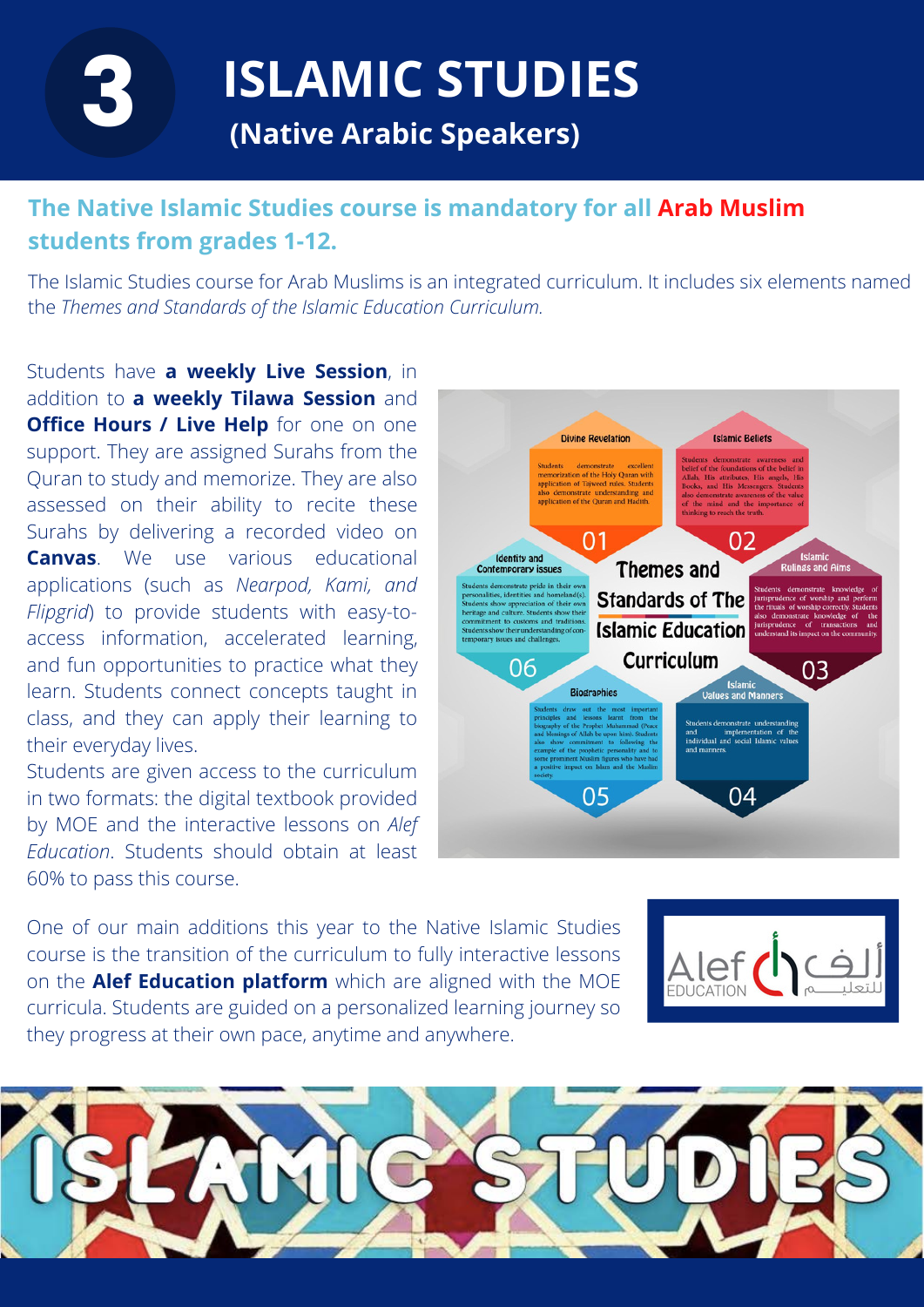

**ISLAMIC STUDIES**<br>(Non-Native Arabic Speakers)

#### **The Non-Native Islamic Studies course is mandatory for all the Non-Arab Muslims students from grade 1-12**

This course inspires students to love Islam, understand it, practice its teachings, and be proud of it. It comprises of a variety of topics including: the divine revelation, Islamic creed, Islamic values and moral teachings, Islamic rulings and purposes, the Prophet's biography, Islamic personalities, national identity, and modern issues.

Students will have **three live classes weekly**; The lesson class in which they will be introduced to a new topic about Islam, the Telawa class in which they will learn to recite Quran correctly while observing Tajweed rules, and the live help class in which they will receive individual help and support.

The course represents a new transmission in teaching Islam in a simple and interactive way that enables learners to enjoy every step in it and be proud of applying its teachings to their lives. We use a rich variety of educational apps and resources to enrich learners' experience. Some of the apps we use are *Nearpod*, *Flipgrid*, *Edpuzzle*, *Wordwall*, and much more. The course also includes many activities, competitions, and discussions that stimulate learners' interaction and communication with one another and help them to go beyond the virtual setting to a more engaging learning environment.

All classes are recorded, and all resources and activities are saved in one place on our platform, **Canvas**, where students can access it at any time.

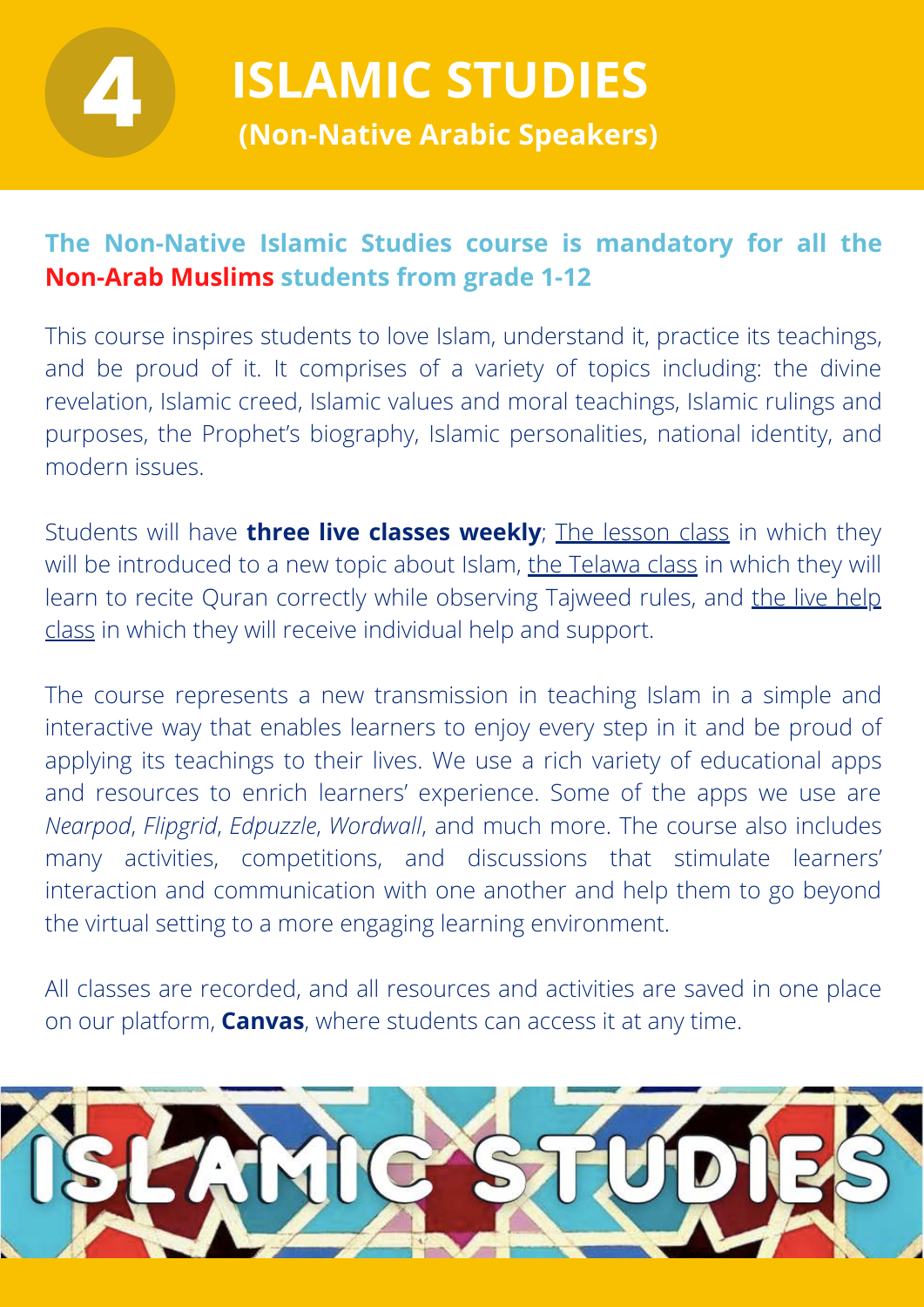# 5

### **MORAL, SOCIAL, AND CULTURE STUDIES**

**(ENGLISH)**

#### **Moral, Social, and Culture studies course is mandatory for all students registered with KHDA from grade 1–12**

#### **This subject is offered ONLY in English.**

The MSC program is an innovative, engaging curriculum designed to develop young people of all nationalities and ages in the UAE with universal principles and values that reflect the shared experiences of humanity.

Lower and Middle school students attend engaging weekly live sessions while Gr. 10-12 students attend bi- weekly live sessions. The course is delivered via teacher-led, synchronous interactive sessions and asynchronous discussions, projects, and assessments based on Ministry of Education materials. Enrichment is provided through "Virtual Field Trips" and projects. Students complete weekly assignments designed around the given topic. Through these assignments, students are able to apply their knowledge and understand how the course material is relevant to their everyday lives.

Gr.9 MSC is a self-study course where the teacher assigns a topic to read and research with a weekly live help session; individual feedback and support is provided to every student